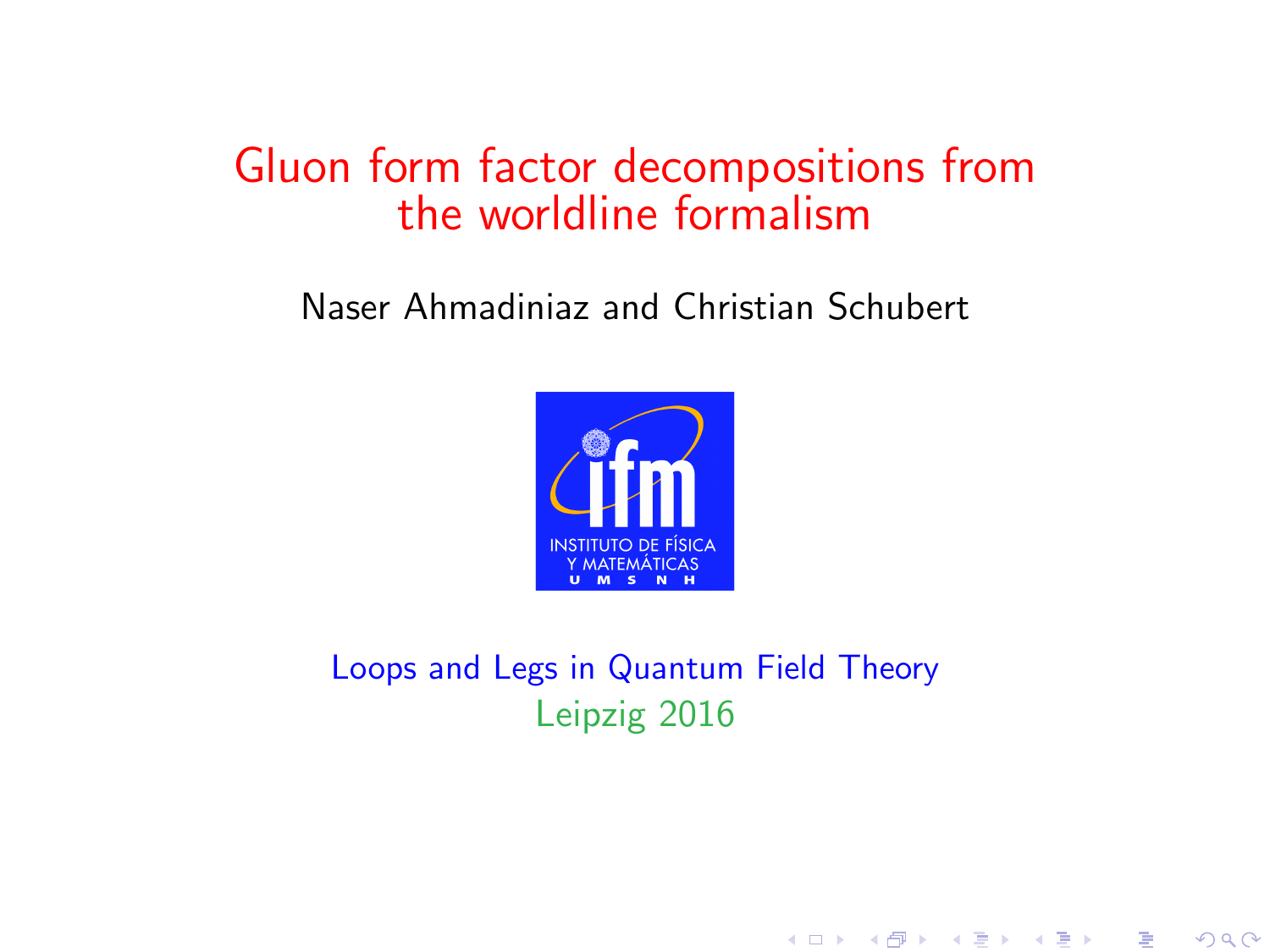## The QCD N-gluon vertices



K ロ ▶ K 御 ▶ K 君 ▶ K 君 ▶

 $299$ 

Ε

One-loop off-shell 1PI N-gluon functions ("vertices")  $\Gamma_{s\mu_1...\mu_N}^{a_1a_2\cdots a_N}[k_1,\ldots,k_N]$  $s = 0, \frac{1}{2}, 1$  for scalar, spinor, gluon loop.

- **Building blocks for higher-loop amplitudes.**
- Input for the Dyson-Schwinger equations. **The Contractor**
- Important for the RG group. m.
- IR properties of QCD.
- ш . . .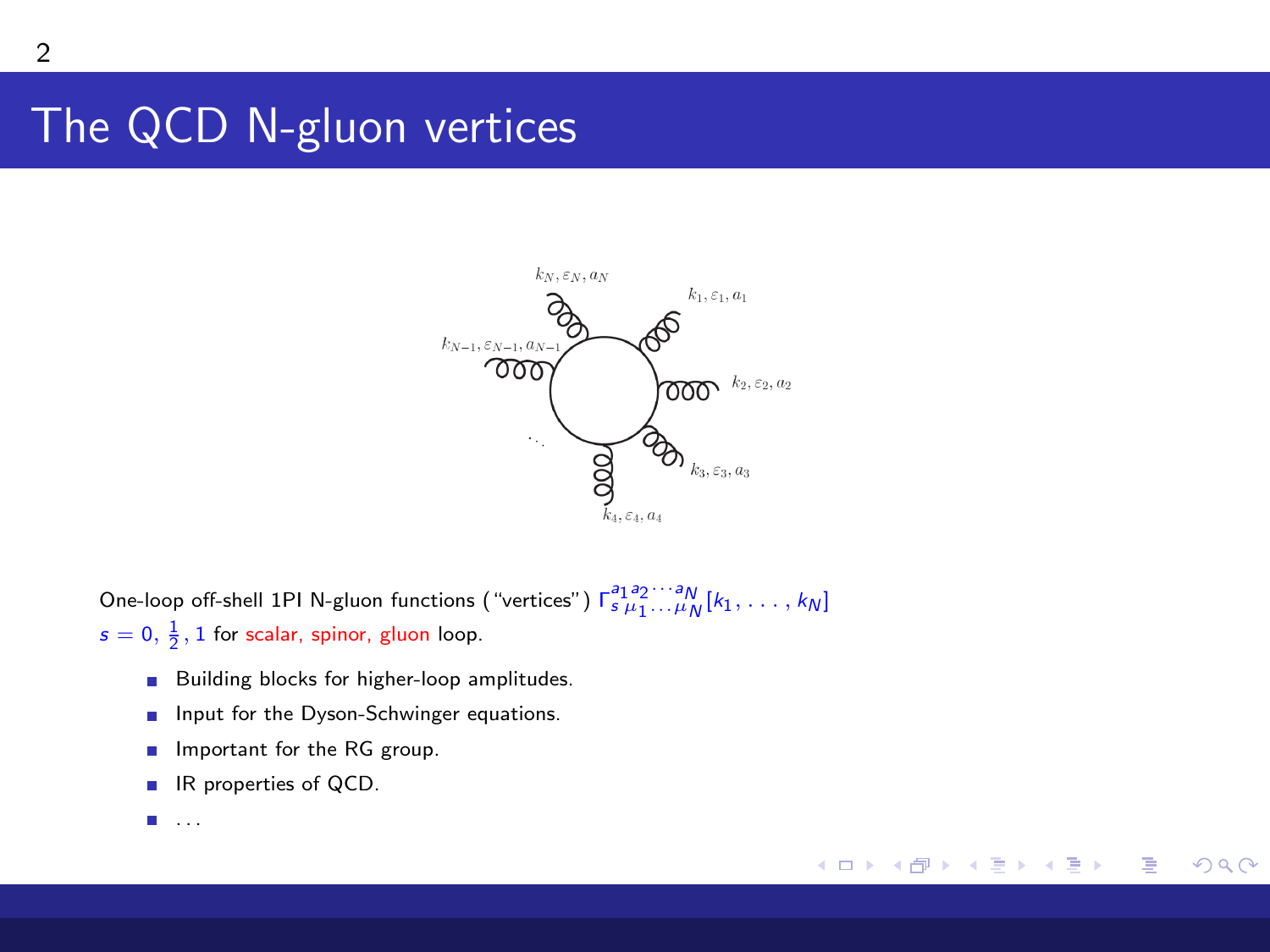#### The off-shell Ward identities

Off-shell, the Ward identities for the gluon amplitudes are inhomogeneous and map  $N$  - point to  $N-1$  - point:

$$
k_1^{\mu_1} \Gamma_{s_1 a_1 \cdots \mu_N}^{\mu_1 a_2 \cdots a_N} [k_1, \ldots, k_N] = -ig f_{a_1 a_2 c} \Gamma_{s_1 a_2 \cdots a_N}^{\mu_2 \cdots a_N} [k_1 + k_2, k_3, \cdots, k_N]
$$
  

$$
-ig f_{a_1 a_3 c} \Gamma_{s_1 a_2 \cdots a_N}^{a_2 a_3 \cdots a_N} [k_1, k_2 + k_3, \cdots, k_N]
$$
  

$$
- \cdots
$$
  

$$
(+ \text{possible ghost terms})
$$

At the one-loop level:

- These identities hold for the scalar and spinor loop without ghost terms.
- <span id="page-2-0"></span>For the gluon loop, there are two equivalent ways of constructing the vertex that avoid ghosts:
	- **The background field method with quantum Feynman gauge (**M. Binger and S. J. Brodsky 2006)
	- The pinch technique (J. M. Cornwall and J. Papavassiliou 1989; J. Papavassiliou 1993 )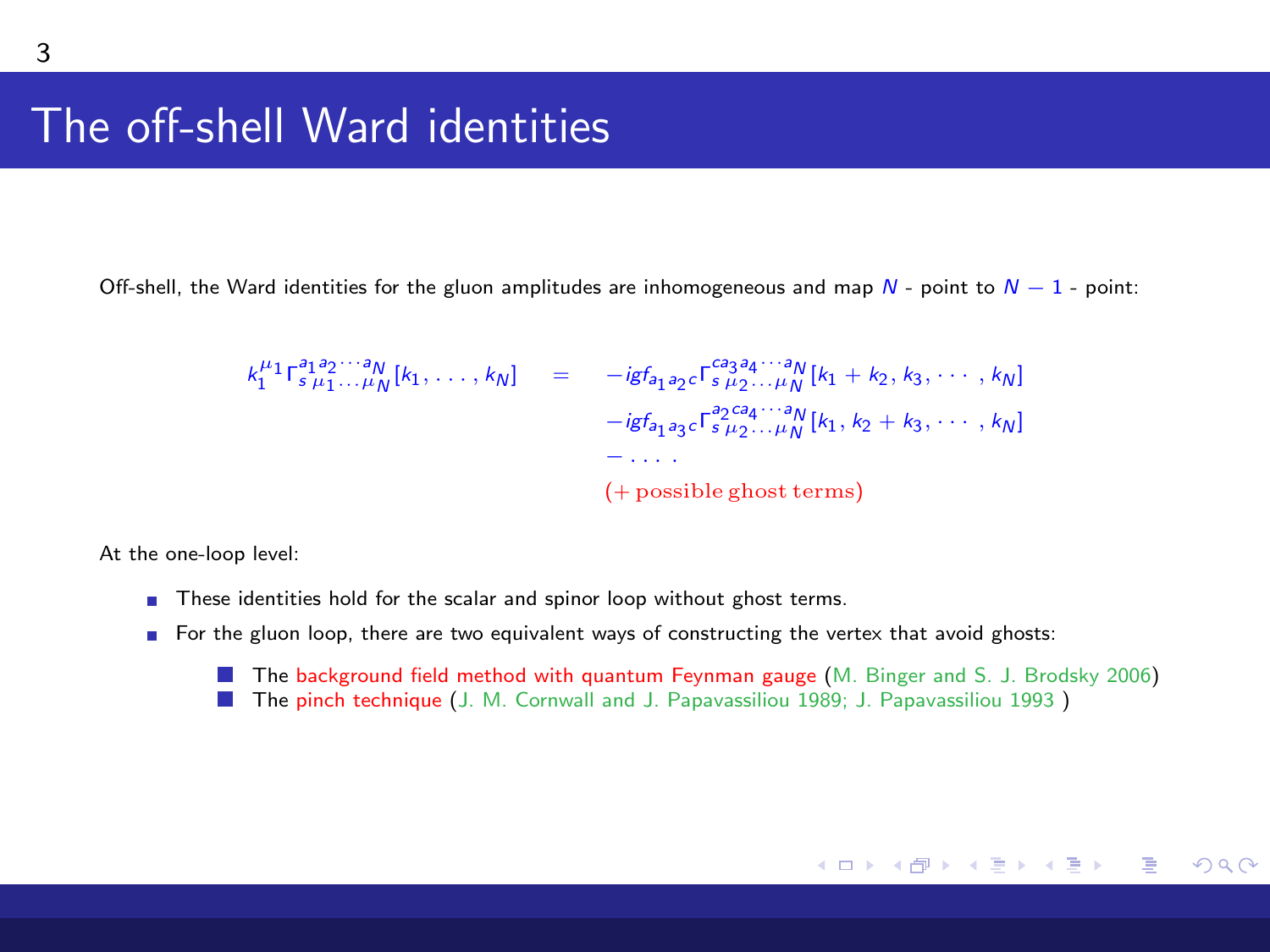#### Ball-Chiu decomposition of the three-gluon vertex

J. S. Ball and T. W. Chiu 1980:

$$
\Gamma_{\mu_1\mu_2\mu_3}(k_1, k_2, k_3) = f^{abc} \Big\{ A(k_1^2, k_2^2, k_3^2) g_{\mu_1\mu_2}(k_1 - k_2)_{\mu_3} + B(k_1^2, k_2^2, k_3^2) g_{\mu_1\mu_2}(k_1 + k_2)_{\mu_3} \n- C(k_1^2, k_2^2, k_3^2) [(k_1k_2) g_{\mu_1\mu_2} - k_{1\mu_2} k_{2\mu_1}](k_1 - k_2)_{\mu_3} \n+ \frac{1}{3} S(k_1^2, k_2^2, k_3^2) [(k_1k_3) k_{2\mu_1} k_{3\mu_2} + k_{1\mu_2} k_{2\mu_3} k_{3\mu_1}) \n+ F(k_1^2, k_2^2, k_3^2) [(k_1k_2) g_{\mu_1\mu_2} - k_{1\mu_2} k_{2\mu_1}][k_{1\mu_3}(k_2k_3) - k_{2\mu_3}(k_1k_3)] \n+ H(k_1^2, k_2^2, k_3^2) (-g_{\mu_1\mu_2}[k_{1\mu_3}(k_2k_3) - k_{2\mu_3}(k_1k_3)] + \frac{1}{3} (k_{1\mu_3} k_{2\mu_1} k_{3\mu_2} - k_{1\mu_2} k_{2\mu_3} k_{3\mu_1})
$$
\n+ [cyclic permutations of  $(k_1, \mu_1), (k_2, \mu_2), (k_3, \mu_3)]$ }

Universal tensor decomposition, valid for scalar, spinor and gluon loop, and also for higher loop corrections. Only the coefficient functions A, B, C, F, H, S change.

メロメ メ母メ メミメ メミメ

G.

 $\Omega$ 

- From an analysis of the Ward identities.
- $A, B, C$ : two-point kinematics, not transversal.
- $F, H$ : three-point kinematics, transversal.
- At tree-level,  $A = 1$ , the other functions vanish.  $S = 0$  even at one[-loo](#page-2-0)p.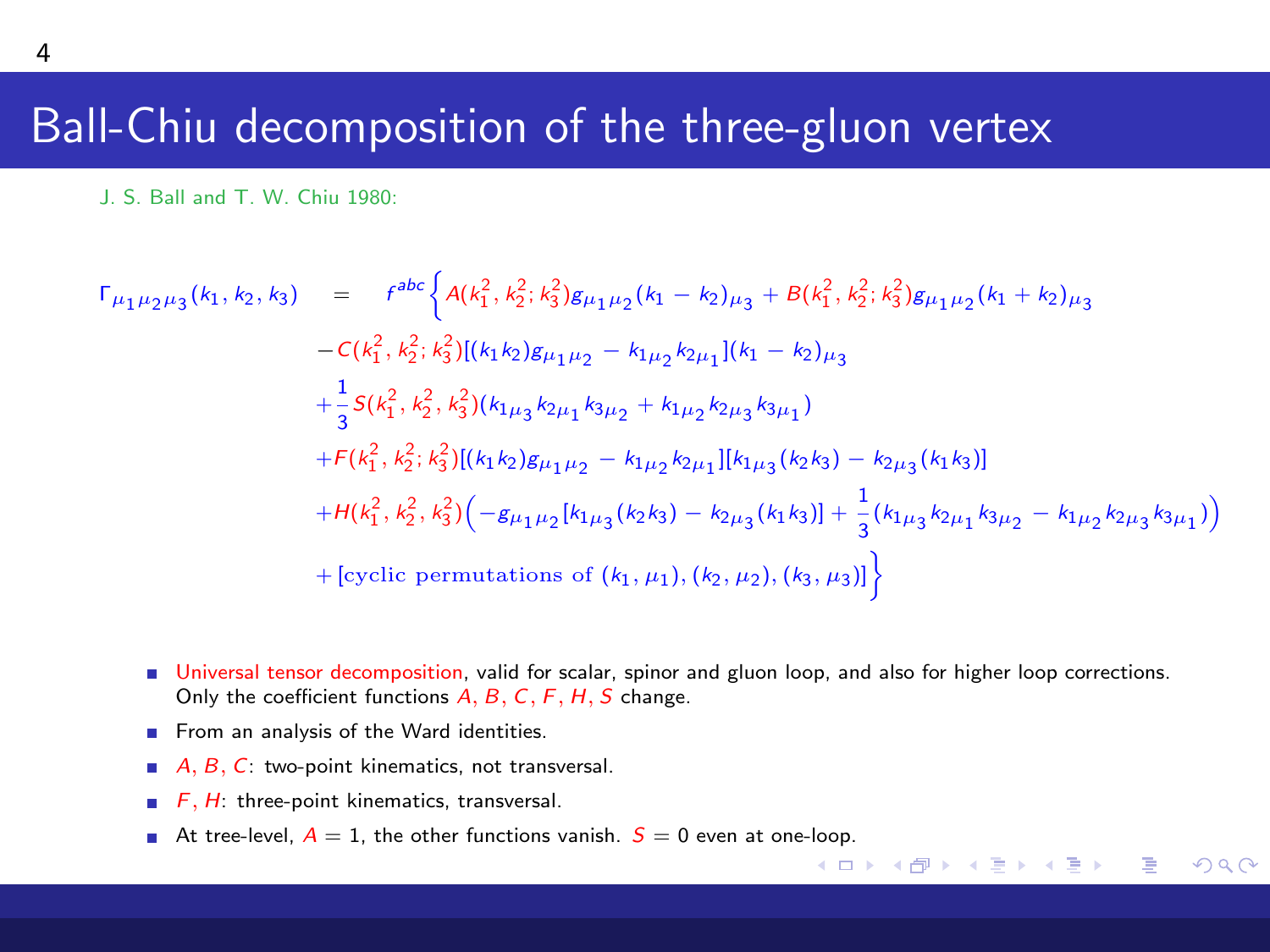#### The Bern-Kosower formalism

Bern-Kosower master formula (Z. Bern and D. Kosower 1991)

$$
\Gamma^{a_1...a_N}[k_1,\varepsilon_1;\ldots;k_N,\varepsilon_N] = (-ig)^{N} \text{tr}(T^{a_1}\ldots T^{a_N}) \int_0^\infty dT (4\pi T)^{-D/2} e^{-m^2 T}
$$
  
 
$$
\times \int_0^T d\tau_1 \int_0^{\tau_1} d\tau_2 \ldots \int_0^{\tau_N-2} d\tau_{N-1}
$$
  
 
$$
\times \exp\left\{\sum_{i,j=1}^N \left[\frac{1}{2} G_{Bij} k_i \cdot k_j - i \dot{G}_{Bij} \varepsilon_i \cdot k_j + \frac{1}{2} \ddot{G}_{Bij} \varepsilon_i \cdot \varepsilon_j\right]\right\}\Big|_{\text{lin}(\varepsilon_1...\varepsilon_N)}
$$

As it stands, this is a parameter integral representation for the (color-ordered) N - gluon vertex, with momenta  $k_i$ and polarizations  $\varepsilon_i$ , induced by a scalar loop, in  $D$  dimensions. Here  $m$  and  $T$  are the loop mass and proper-time,  $\tau_i$  the location of the *i*th gluon, and

$$
G_{Bij}=|\tau_i-\tau_j|-\frac{(\tau_i-\tau_j)^2}{T},\,\dot{G}_B(\tau_1,\tau_2)=\text{sign}(\tau_1-\tau_2)-2\frac{(\tau_1-\tau_2)}{T},\,\ddot{G}_B(\tau_1,\tau_2)=2\delta(\tau_1-\tau_2)-\frac{2}{T}\,.
$$

メロト メタト メミトメ

 $\Rightarrow$ Ε  $\Omega$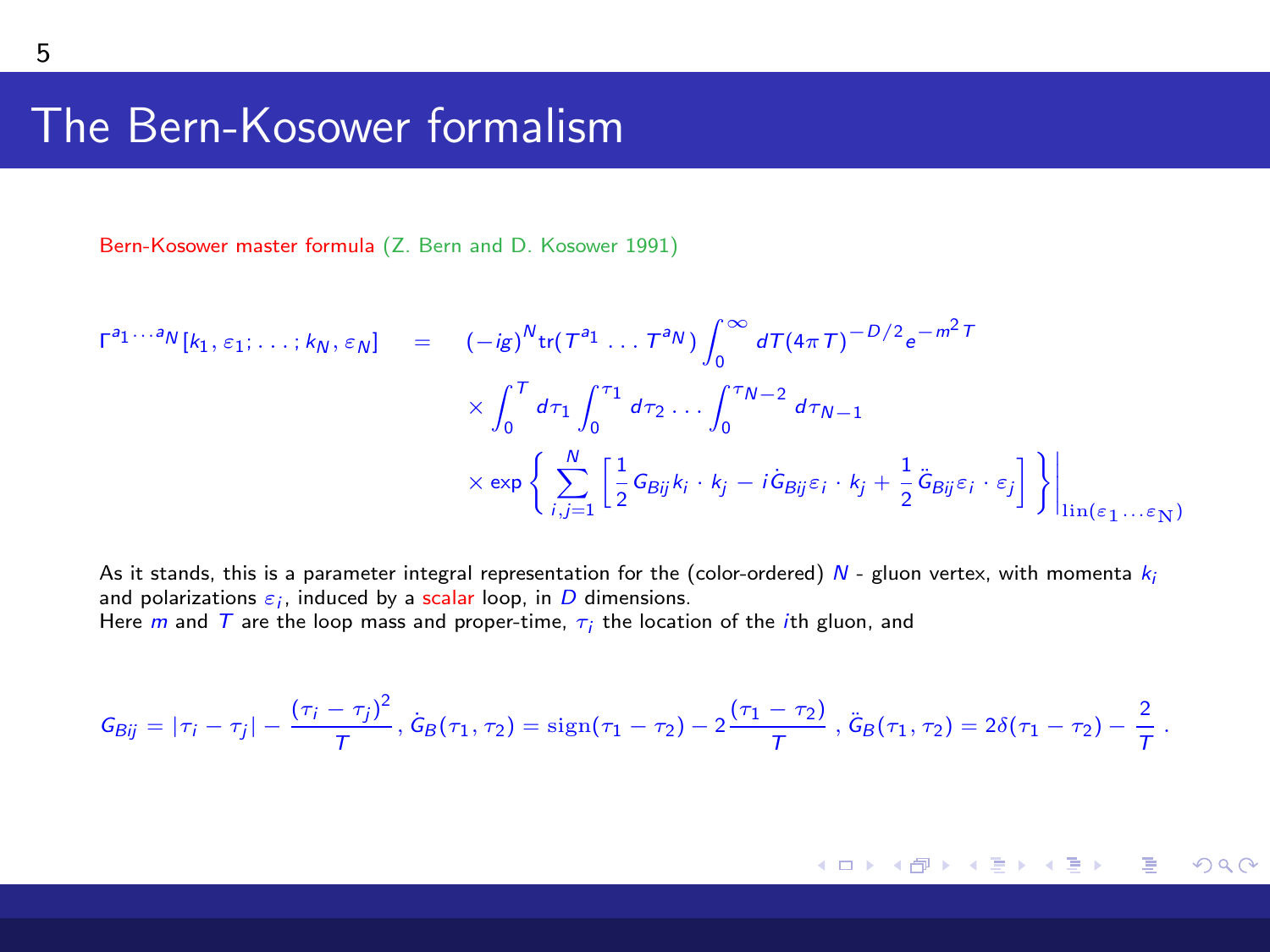### The Bern-Kosower rules

In the Bern-Kosower formalism, the master formula is a generating functional for the full on-shell  $N$  - gluon amplitudes for the scalar, spinor and gluon loop, through the

#### <span id="page-5-0"></span>Bern-Kosower rules:

- $1$  For fixed  $N$ , expand the generating exponential.
- 2 Use suitable integrations-by-parts (IBPs) to remove all second derivatives  $\ddot{G}_{Bij}$ .
- **3** Apply two types of pattern-matching rules:
	- **The "tree replacement rules"** generate the contributions of the missing reducible diagrams.
	- **The "loop replacement rules"** generate the integrands for the spinor and gluon loop from the one for the scalar loop.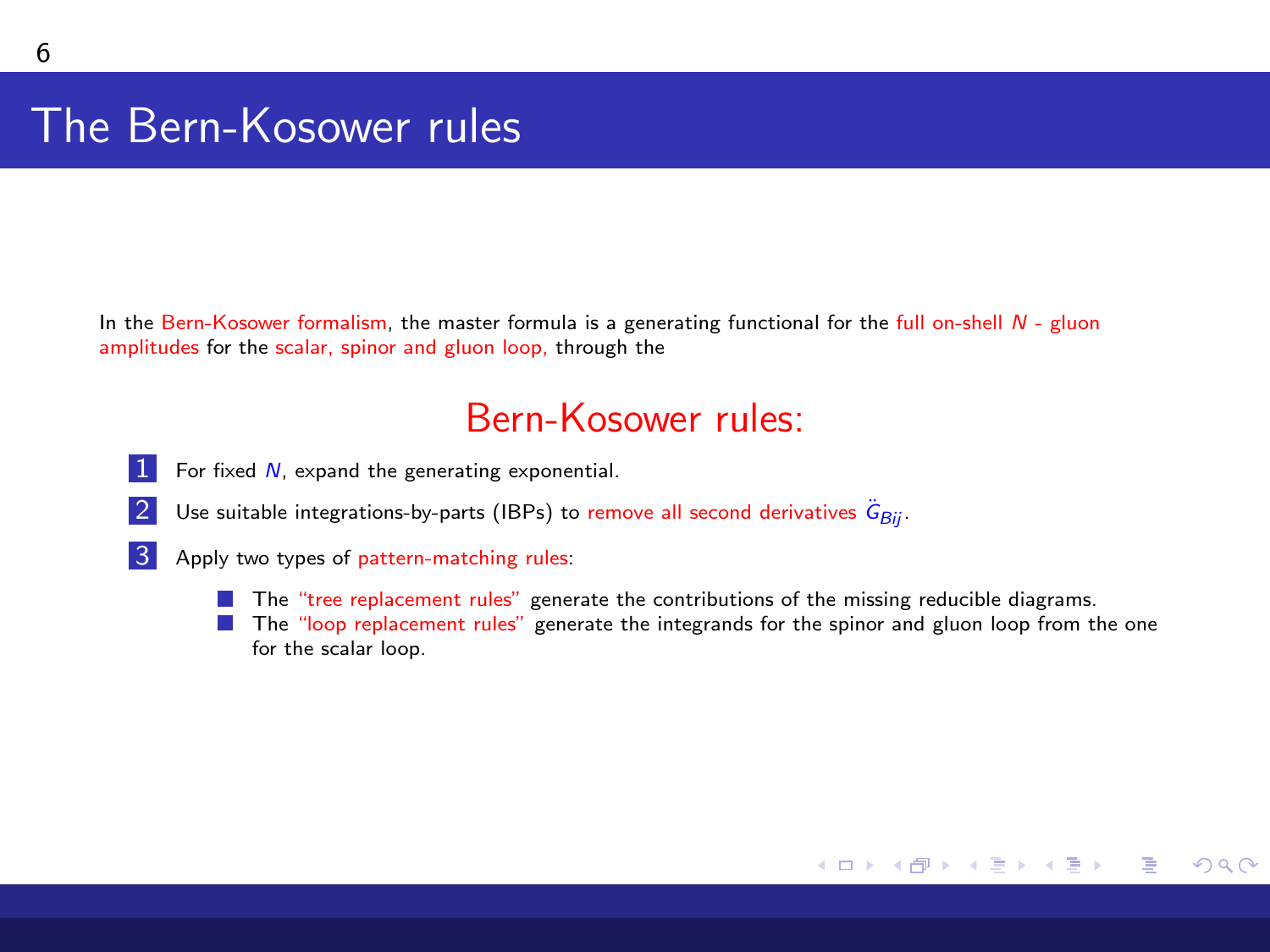#### Strassler's worldline path integral approach

#### M. J. Strassler, NPB 385 (1992) 145:

Rederived the master formula and the loop replacement rules using worldline path integral representations of the gluonic effective actions. E.g. for the scalar loop

$$
\Gamma[A] = \text{tr} \int_0^\infty \frac{dT}{T} e^{-m^2 T} \int \mathcal{D}x(\tau) \mathcal{P} e^{-\int_0^T d\tau \left(\frac{1}{4} \dot{x}^2 + i \dot{g} \dot{x} \cdot A(x(\tau))\right)}
$$

where  $A_{\mu} = A_{\mu}^{a} T^{a}$  and  $P$  denotes path ordering.

- **This also shows that the master formula and the loop replacement rules hold off-shell.**
- Reducible contributions have to be calculated separately.
- M. J. Strassler, SLAC-PUB-5978 (unpubl.): noted that the IBP generates automatically
	- abelian field strength tensors  $f_i^{\mu\nu} \equiv k_i^{\mu} \varepsilon_i^{\nu} \varepsilon_i^{\mu} k_i^{\nu}$  in the bulk and
	- color commutators  $[T^{a_i}, T^{a_j}]$  as boundary terms.
	- Those fit together to produce full nonabelian field strength tensors

$$
F_{\mu\nu} \equiv F_{\mu\nu}^a T^a = (\partial_\mu A_\nu^a - \partial_\nu A_\mu^a) T^a + i g [A_\mu^b T^b, A_\nu^c T^c]
$$
(1)

重

<span id="page-6-0"></span> $\Omega$ 

in the low-energy effective action.

Thus we see the emergence of gauge invariant tensor structures at the integ[rand](#page-5-0) [lev](#page-7-0)[el.](#page-5-0)<br> $\longleftrightarrow$   $\overline{B}$   $\rightarrow$   $\overline{B}$   $\rightarrow$   $\overline{B}$   $\rightarrow$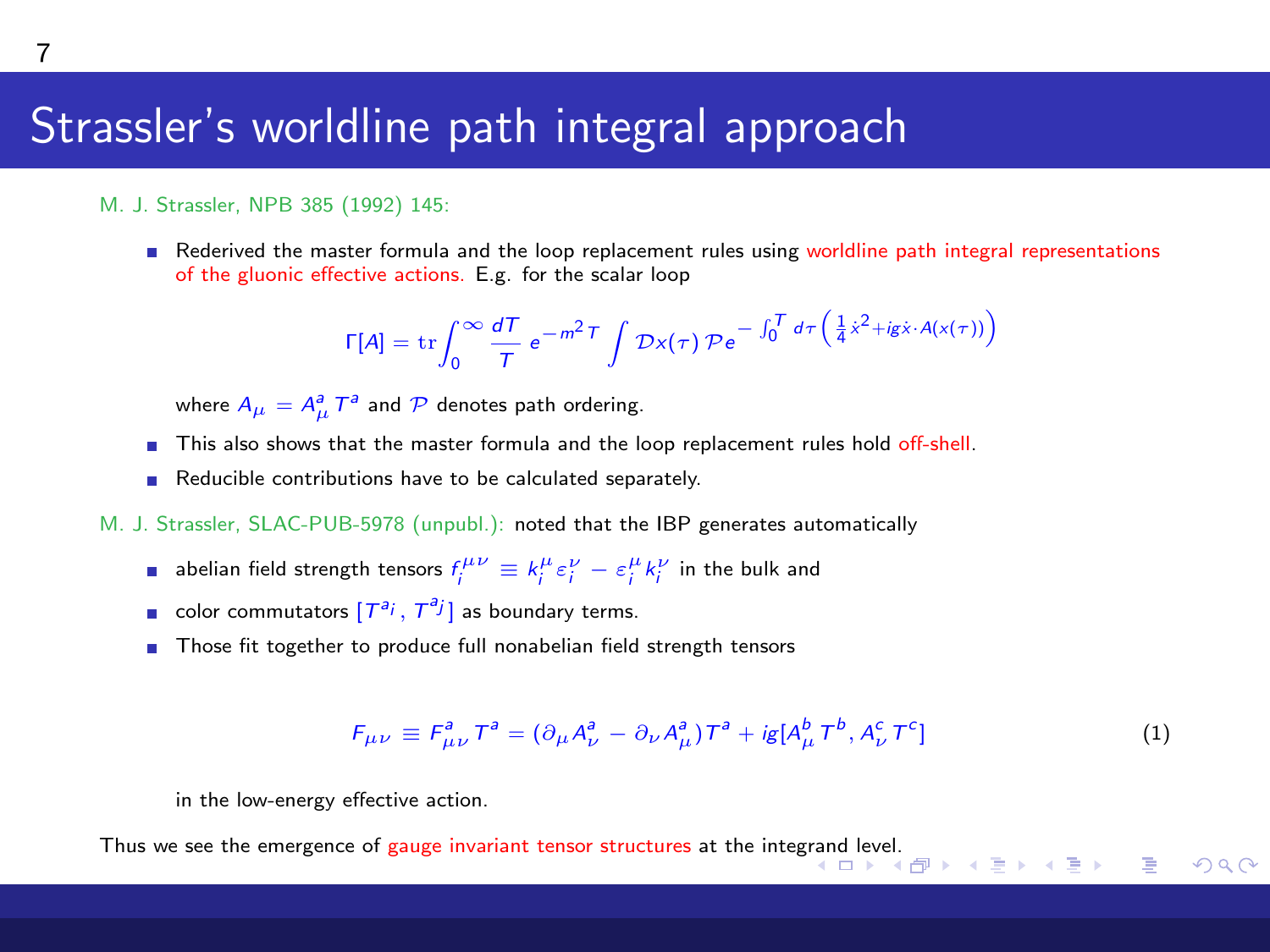#### Ball-Chiu from the master formula

N. Ahmadiniaz, C. Schubert, NPB 869 (2013) 417: For  $N = 3$ , the master formula yields

$$
\Gamma_0^{a_1a_2a_3}[k_1,\varepsilon_1;k_2,\varepsilon_2;k_3,\varepsilon_3] = (-ig)^3\text{tr}(T^{a_1}T^{a_2}T^{a_3})\int_0^\infty dT(4\pi T)^{-D/2}e^{-m^2T}
$$
  
 
$$
\times \int_0^T d\tau_1 \int_0^{\tau_1} d\tau_2 (-i)^3 P_3 e^{(G_{B12}k_1+k_2+G_{B13}k_1+k_3+G_{23}k_2+k_3)},
$$

where

$$
P_3 = \tilde{G}_{B1i}\varepsilon_1 \cdot k_i \tilde{G}_{B2j}\varepsilon_2 \cdot k_j \tilde{G}_{B3k}\varepsilon_3 \cdot k_k - \tilde{G}_{B12}\varepsilon_1 \cdot \varepsilon_2 \tilde{G}_{B3k}\varepsilon_3 \cdot k_k
$$
  

$$
-\tilde{G}_{B13}\varepsilon_1 \cdot \varepsilon_3 \tilde{G}_{B2j}\varepsilon_2 \cdot k_j - \tilde{G}_{B23}\varepsilon_2 \cdot \varepsilon_3 \tilde{G}_{B1i}\varepsilon_1 \cdot k_i,
$$

(repeated indices  $i,j,k,\dots$  are to be summed). To remove the term involving  $\ddot G_{B12}\dot G_{B31}$ , add the total derivative

$$
-\frac{\partial}{\partial \tau_2} \left( \dot{G}_{B12} \varepsilon_1 \cdot \varepsilon_2 \dot{G}_{B31} \varepsilon_3 \cdot k_1 e^{(G_{B12} k_1 \cdot k_2 + G_{B13} k_1 \cdot k_3 + G_{23} k_2 \cdot k_3)} \right).
$$
 (2)

In the abelian case this total derivative term would integrate to zero, but here due to the color ordering it produces (one half of) the term

<span id="page-7-0"></span>
$$
\mathrm{tr}\,(T^{a_1}[T^{a_2},\,T^{a_3}])\varepsilon_3\cdot f_1\cdot\varepsilon_2\,\dot{G}_{B12}\,\dot{G}_{B21}\,\,e^{G_{B12}k_1\cdot(k_2+k_3)}\,. \tag{3}
$$

This term involves only a two-point integral, with "pinched" momenta k2 + [k](#page-6-0)3, $QQQ$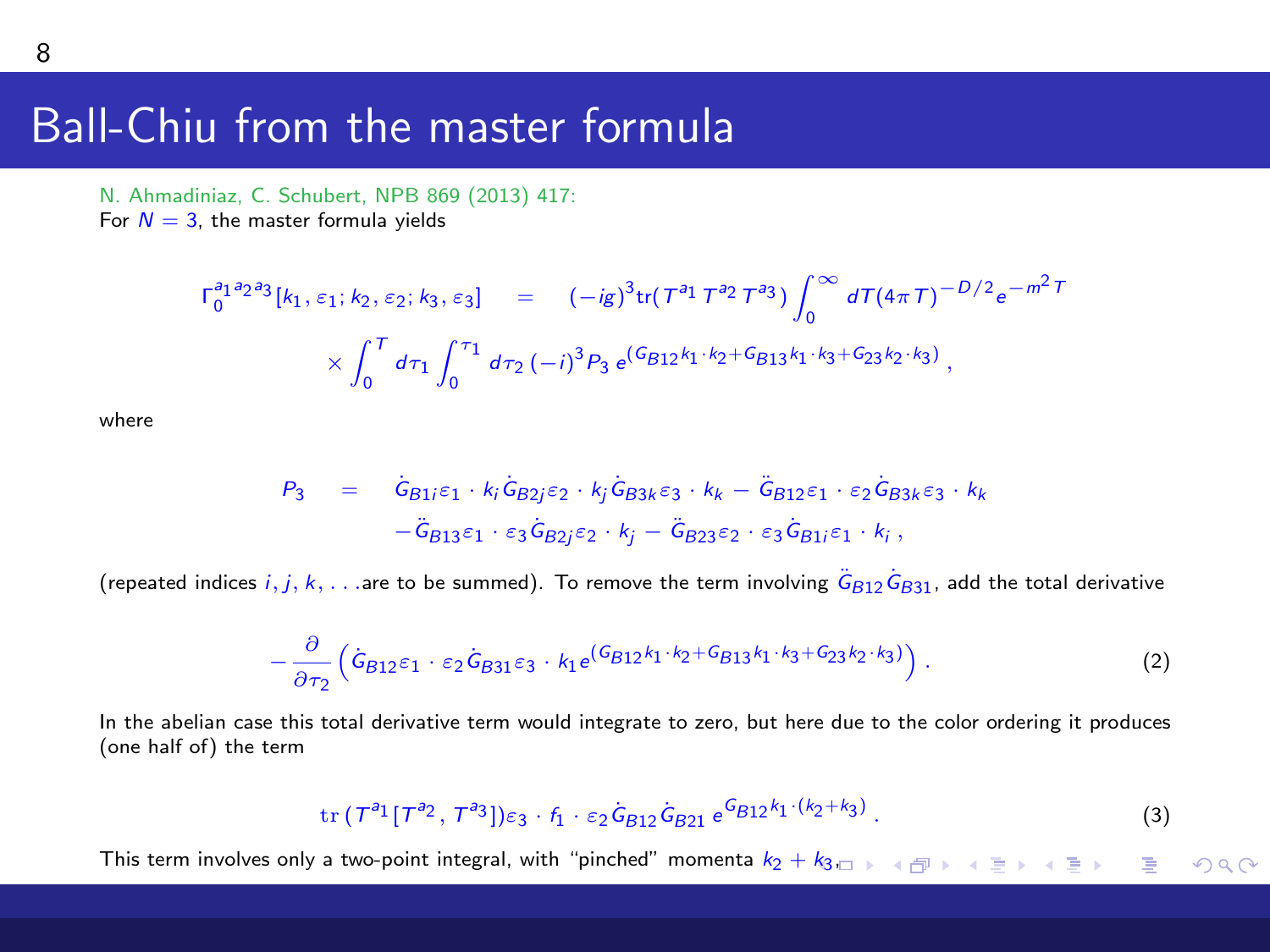#### The three-gluon vertex in the Q-representation

At this stage have

$$
\Gamma_0 = \frac{g^3}{(4\pi)^{\frac{D}{2}}} \text{tr}(T^{a_1}[T^{a_2}, T^{a_3}]) (\Gamma_0^{\text{bulk}} + \Gamma_0^{\text{bound}})
$$

$$
\Gamma_0^{\text{bulk}} = -\int_0^\infty \frac{d\tau}{\tau_2^{D}} e^{-m^2 \tau} \int_0^\tau d\tau_1 \int_0^{\tau_1} d\tau_2 (Q_3^3 + Q_3^3) \exp \left\{ \sum_{i,j=1}^3 \frac{1}{2} G_{Bij} k_i \cdot k_j \right\}
$$
  

$$
\Gamma_0^{\text{bound}} = -\int_0^\infty \frac{d\tau}{\tau_2^{D}} e^{-m^2 \tau} \int_0^\tau d\tau_1 \dot{G}_{B12} \dot{G}_{B21} \left[ \varepsilon_3 \cdot f_1 \cdot \varepsilon_2 e^{G_{B12} k_1 \cdot (k_2 + k_3)} + \text{cycl.} \right]
$$

$$
Q_3^3 = \dot{G}_{B12} \dot{G}_{B23} \dot{G}_{B31} \text{tr}(f_1 f_2 f_3)
$$
  

$$
Q_3^2 = \frac{1}{2} \dot{G}_{B12} \dot{G}_{B21} \text{tr}(f_1 f_2) \dot{G}_{B3j} \varepsilon_3 \cdot k_j + 2 \text{ perm.}
$$

This is not yet Ball-Chiu:  $Q_3^3$  corresponds to the form factor H, but  $Q_3^2$  not to F; it is not even transversal.

メロトメ 御 トメ 君 トメ 君 トー 君  $2990$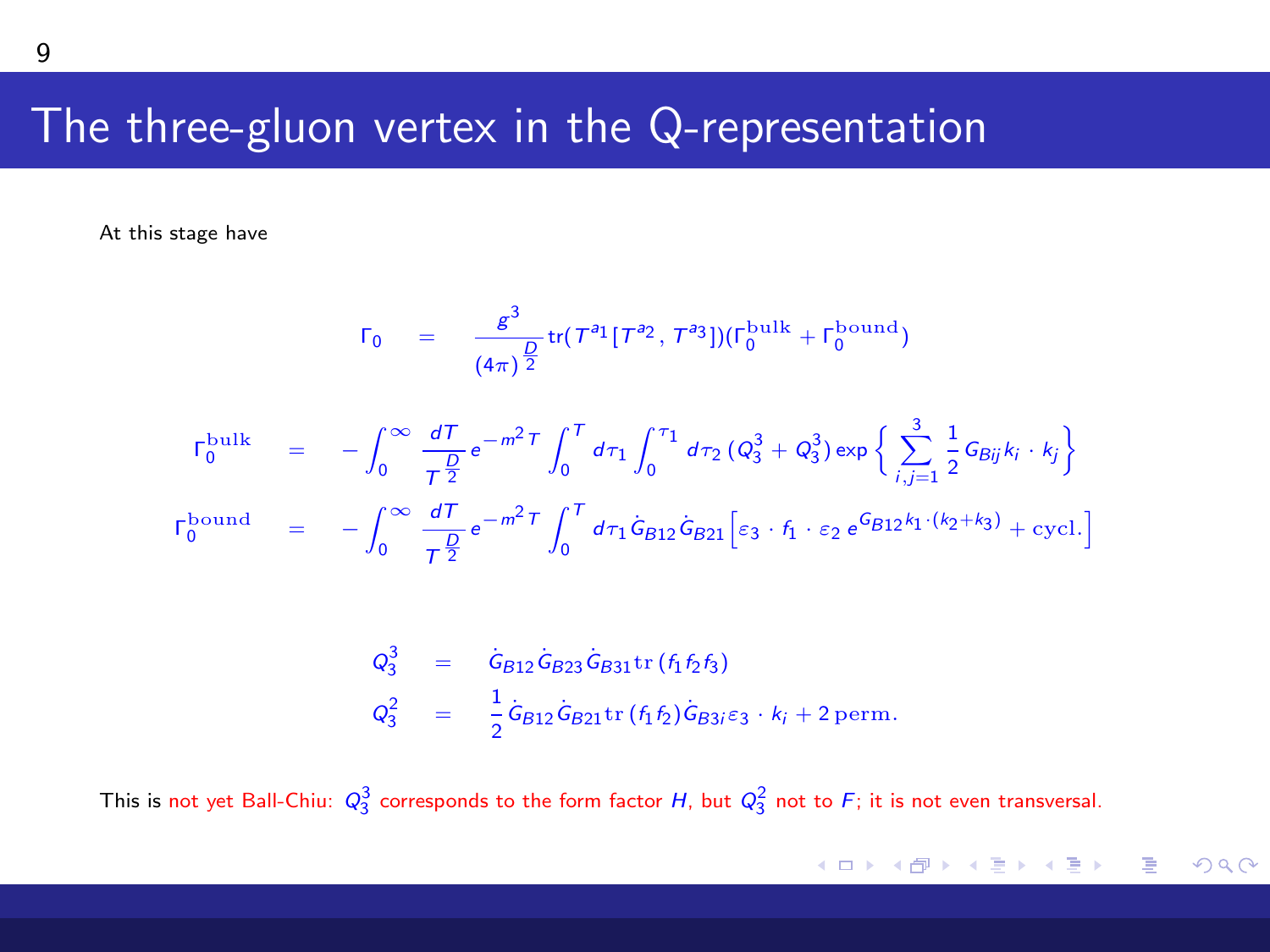### Second integration-by-parts

To make  $Q_3^2$  transversal, add another total derivative:

$$
-\frac{r_3 \cdot \varepsilon_3}{r_3 \cdot k_3} \frac{1}{2} \text{tr}(f_1 f_2) \frac{\partial}{\partial \tau_3} \left( \tilde{G}_{B12} \tilde{G}_{B21} e^{(\cdot)} \right).
$$

Here  $r_3$  is a *reference momentum* such that  $r_3 \cdot k_3 \neq 0$ . This transforms  $Q_3^2$  into

$$
S_3^2 = \dot{G}_{B12}\dot{G}_{B21}\frac{1}{2}\text{tr}(f_1f_2)\dot{G}_{B3k}\frac{r_3 \cdot f_3 \cdot k_k}{r_3 \cdot k_3} + \dot{G}_{B13}\dot{G}_{B31}\frac{1}{2}\text{tr}(f_1f_3)\dot{G}_{B2j}\frac{r_2 \cdot f_2 \cdot k_j}{r_2 \cdot k_2} + \dot{G}_{B23}\dot{G}_{B32}\frac{1}{2}\text{tr}(f_2f_3)\dot{G}_{B1j}\frac{r_1 \cdot f_1 \cdot k_j}{r_1 \cdot k_1}.
$$

which is transversal. With the cyclic choice of reference vectors

$$
r_1 = k_2 - k_3, r_2 = k_3 - k_1, r_3 = k_1 - k_2
$$

 $S_3^2$  becomes the Ball-Chiu form factor F. The boundary terms match with the form factors A, B, C.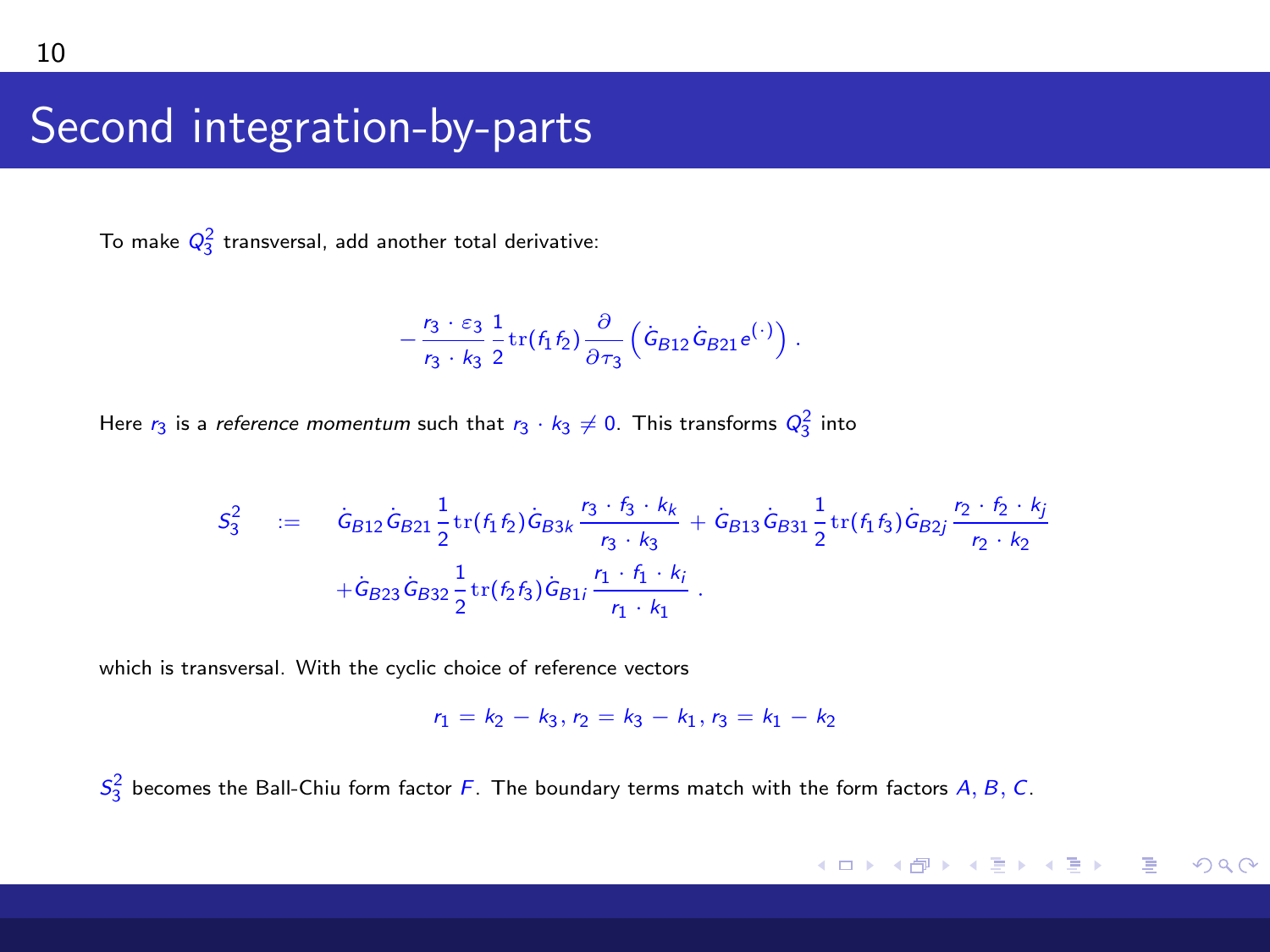#### Loop replacement rules for the three-gluon vertex

Scalar to Spinor Loop:

$$
\begin{array}{ccc}\n\dot{G}_{Bjj}\dot{G}_{Bjj}&\to&\dot{G}_{Bjj}\dot{G}_{Bjj}-G_{Fjj}G_{Fji} \\
\dot{G}_{B12}\dot{G}_{B23}\dot{G}_{B31}&\to&\dot{G}_{B12}\dot{G}_{B23}\dot{G}_{B31}-G_{F12}G_{F23}G_{F31}\n\end{array}
$$

where  $G_{Fij} = sign(\tau_i - \tau_j)$ .

Scalar to Gluon Loop:

$$
\begin{array}{rcl}\dot{G}_{Bij}\dot{G}_{Bji}&\to&\dot{G}_{Bij}\dot{G}_{Bji}-4\,G_{Fij}\,G_{Fji}\\ \dot{G}_{B12}\dot{G}_{B23}\dot{G}_{B31}&\to&\dot{G}_{B12}\dot{G}_{B23}\dot{G}_{B31}-4\,G_{F12}\,G_{F23}\,G_{F31}\end{array}
$$

The generated integrand for the gluon loop corresponds to the background field method with quantum Feynman gauge (M. Reuter, C. Schubert, M.G. Schmidt 1996).

メロメ メ御 メメ きょくきょう  $QQ$ G.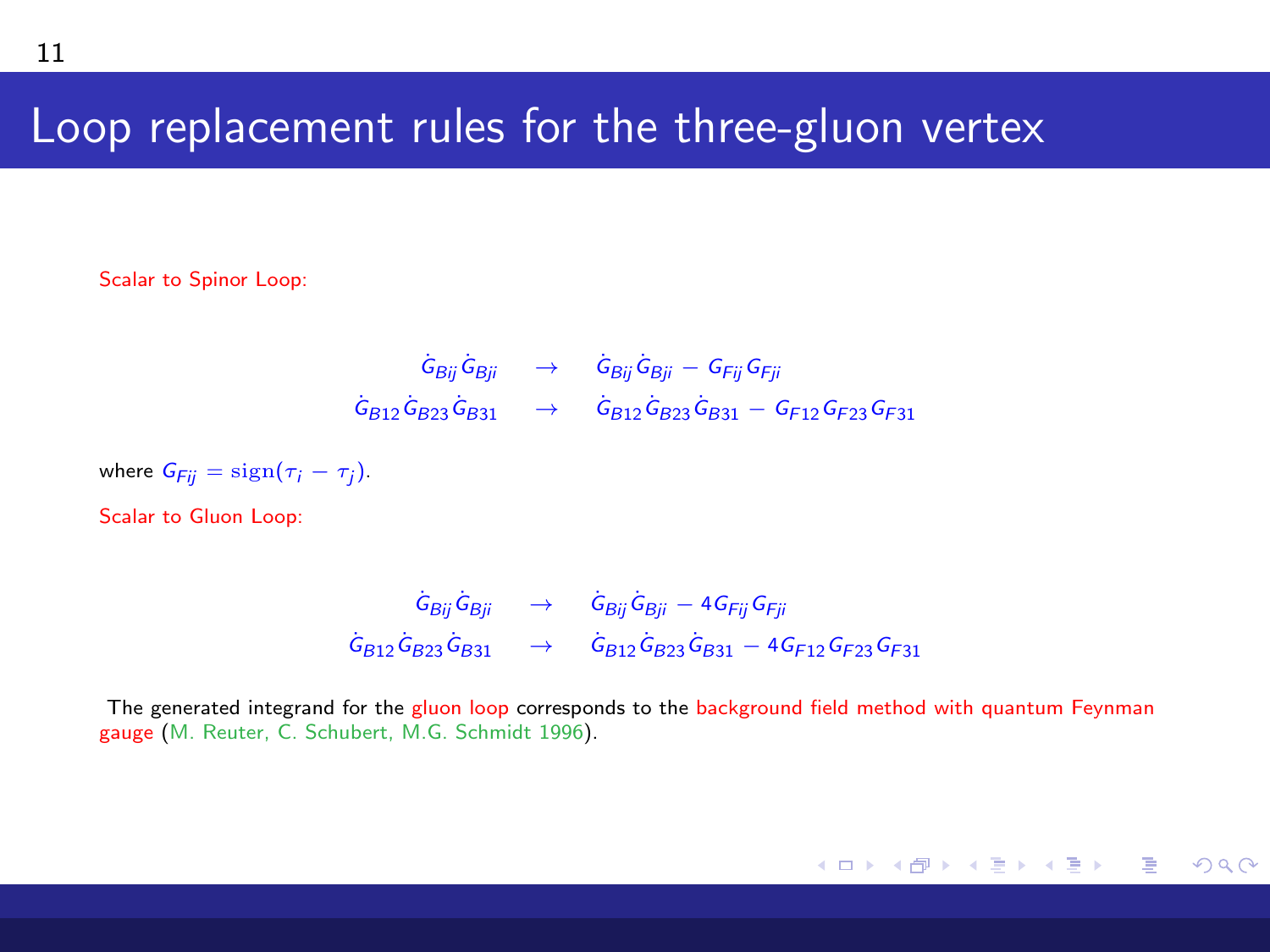N. Ahmadiniaz, C. Schubert, V.M. Villanueva, JHEP 1301 (2013) 132: Various integration-by-parts algorithms for the general  $N$  - gluon case. Two preferred representations emerged:

- $\blacksquare$  The Q representation uses only local total derivative terms and relates directly to the effective action.
- **The S** representation uses both local and non-local total derivative terms and is Ball-Chiu like in that all bulk terms are manifestly transversal.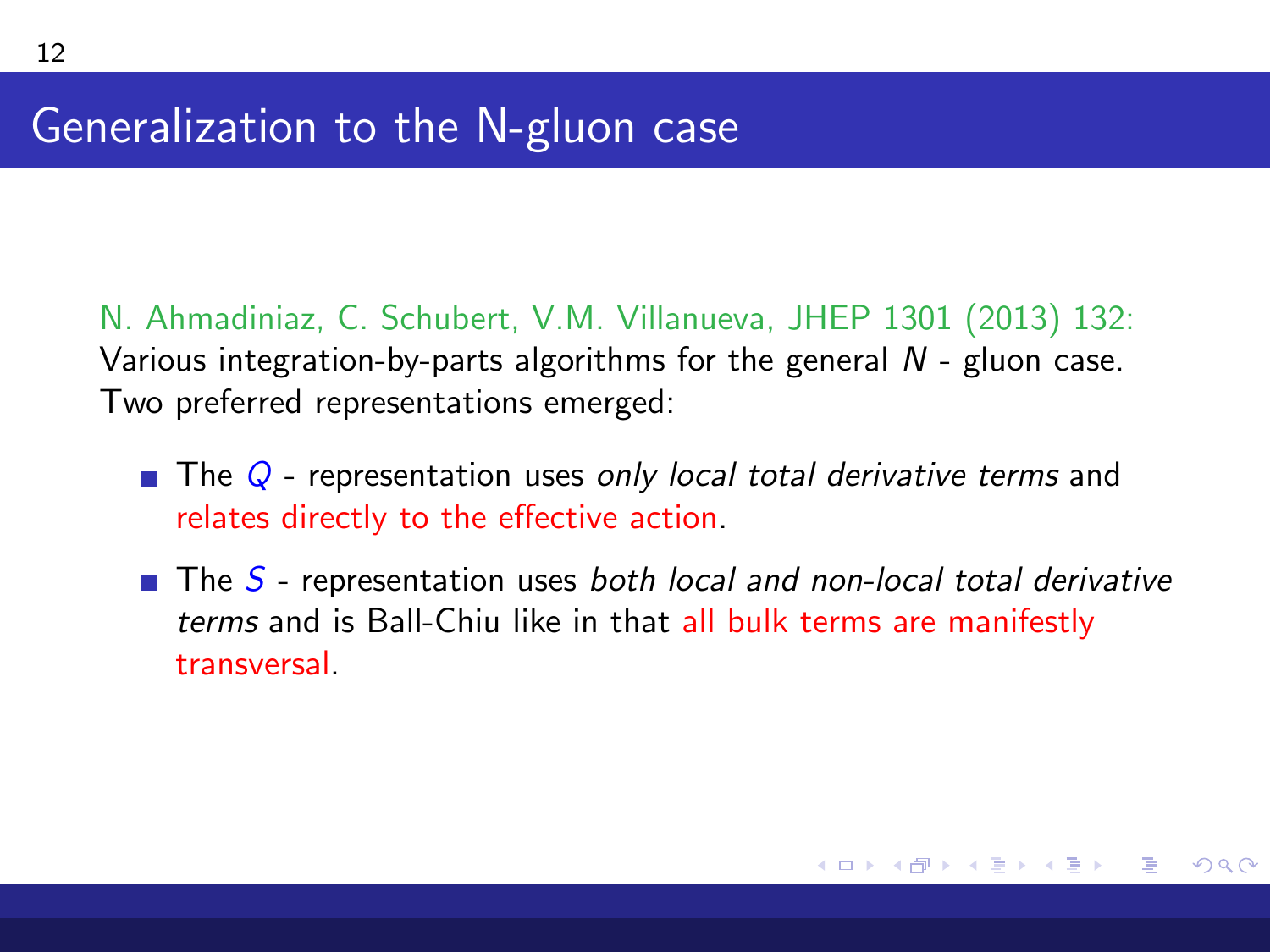13

#### N. Ahmadiniaz, C. Schubert (in preparation):

 $N = 4$  is much more challenging - at four points, a priori one can construct 138 tensors!

- $\blacksquare$  Our S representation yields, up to permutations, a decomposition in terms of 19 tensors.
- $\blacksquare$  Only 14 of those involve true four-point tensors.
- The remaining five are just the Ball-Chiu form factors reappearing with pinched momenta as boundary (resp. double-boundary) terms.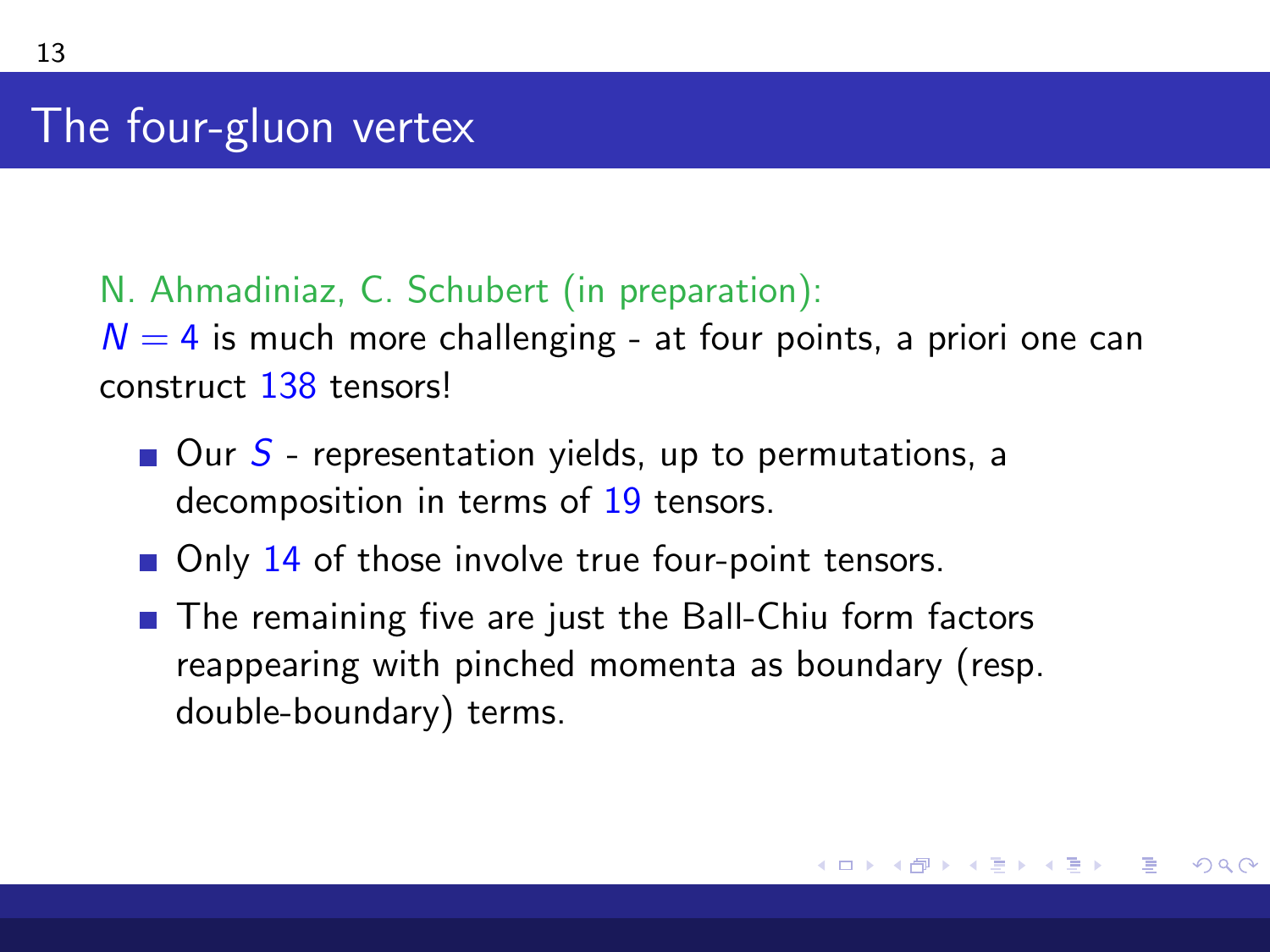## The 14 true four-point tensors

$$
T_{p}^{4} = \text{tr}(f_{1}f_{2}f_{3}f_{4}), \quad T_{NP}^{4} = \text{tr}(f_{1}f_{3}f_{2}f_{4}),
$$
\n
$$
T_{p}^{22} = \frac{1}{4}\text{tr}(f_{1}f_{2})\text{tr}(f_{3}f_{4}), \quad T_{NP}^{22} = \frac{1}{4}\text{tr}(f_{1}f_{3})\text{tr}(f_{2}f_{4}),
$$
\n
$$
T_{p}^{3} = \text{tr}(f_{1}f_{2}f_{3})\frac{r_{4}f_{4}f_{1}}{r_{4}k_{4}}, \quad T_{NP}^{3} = T_{p}^{3}(k_{1} \rightarrow k_{2}),
$$
\n
$$
T_{quart}^{2adj} = \frac{1}{2}\text{tr}(f_{1}f_{2})\frac{r_{3}f_{3}f_{1}}{r_{3}k_{3}}\frac{r_{4}f_{4}f_{1}}{r_{4}k_{4}}, \quad T_{quart}^{2opp} = \frac{1}{2}\text{tr}(f_{1}f_{3})\frac{r_{2}f_{2}f_{1}}{r_{3}k_{3}}\frac{r_{4}f_{4}f_{1}}{r_{4}k_{4}},
$$
\n
$$
T_{p}^{2adj} = \frac{1}{2}\text{tr}(f_{1}f_{2})\frac{r_{3}f_{3}f_{2}}{r_{3}k_{3}}\frac{r_{4}f_{4}f_{1}}{r_{4}k_{4}}, \quad T_{NP}^{2adj} = \frac{1}{2}\text{tr}(f_{1}f_{2})\frac{r_{3}f_{3}f_{1}}{r_{3}k_{3}}\frac{r_{4}f_{4}f_{2}}{r_{4}k_{4}},
$$
\n
$$
T_{C}^{2adj} = \frac{1}{2}\text{tr}(f_{1}f_{2})\frac{r_{3}f_{3}f_{4}r_{4}f_{4}f_{1} + \frac{1}{2}r_{3}f_{3}f_{4}r_{4}k_{4}}{r_{3}k_{3}}\frac{r_{4}f_{4}f_{4}}{r_{4}k_{4}}, \quad T_{Z}^{2adj} = T_{C}^{2adj}(k_{1} \rightarrow k_{2}),
$$
\n
$$
T_{PP}^{2opp} = \frac{1}{2}\text{tr}(f_{1}
$$

メロメ メ部メ メミメ メミメ

 $E = \Omega Q$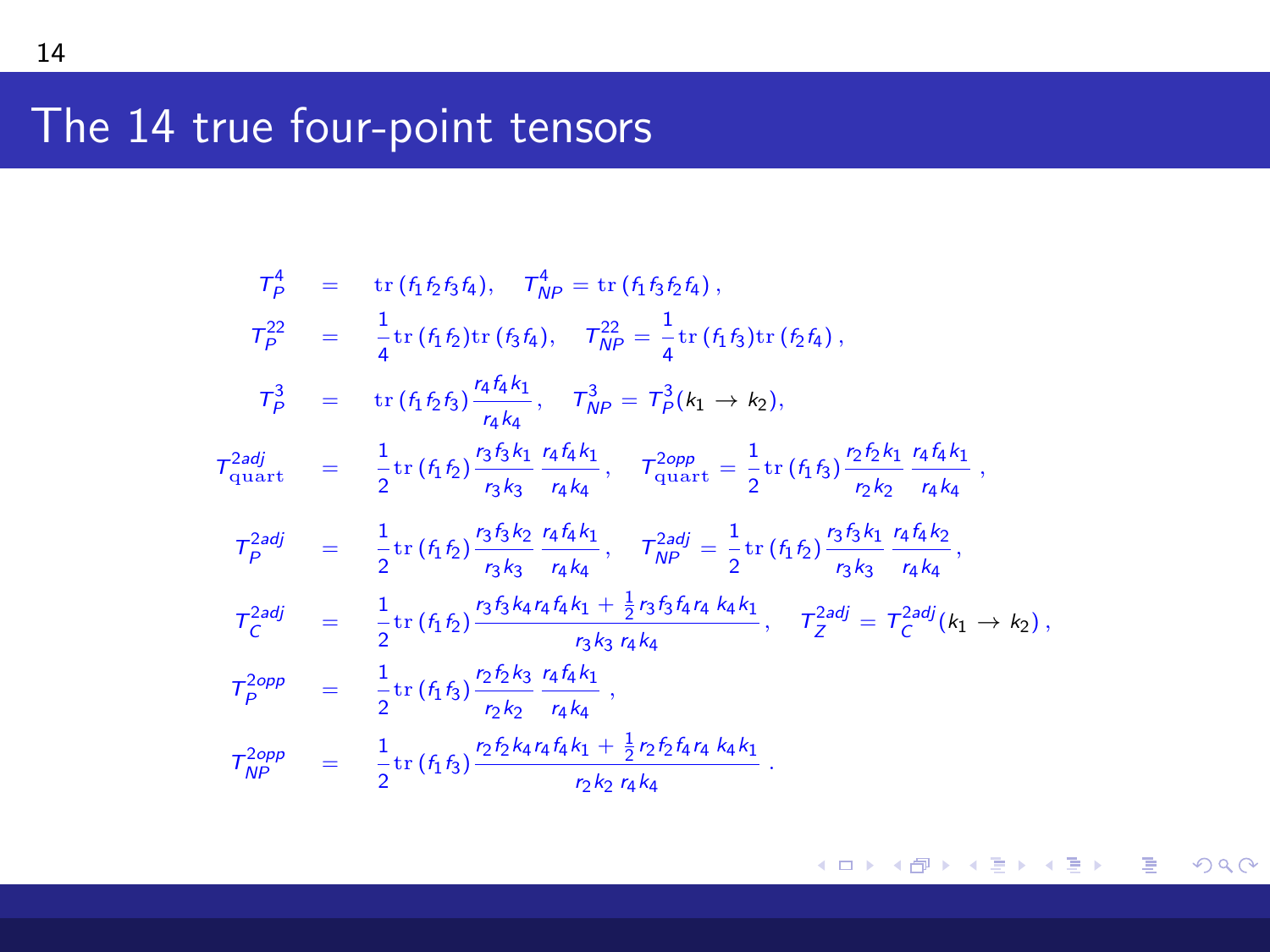### Comparison with the effective action

The low energy expansion of the one-loop QCD effective action induced by a loop particle of mass m has the form

$$
\Gamma[F] = \int_0^\infty \frac{dT}{T} \frac{e^{-m^2 T}}{(4\pi T)^{D/2}} \text{ tr } \int dx_0 \sum_{n=2}^\infty \frac{(-T)^n}{n!} O_n[F]
$$

where  $O_n(F)$  is a Lorentz and gauge invariant expression of mass dimension 2n. To lowest orders,

$$
O_2 = -\frac{1}{6}g^2 F_{\mu\nu}F_{\mu\nu}
$$
  
\n
$$
O_3 = -\frac{2}{15}ig^3 F_{\kappa\lambda}F_{\lambda\mu}F_{\mu\kappa} - \frac{1}{20}g^2 D_{\lambda}F_{\mu\nu}D^{\lambda}F^{\mu\nu}
$$
  
\n
$$
O_4 = +\frac{2}{35}g^4 F_{\kappa\lambda}F_{\lambda\kappa}F_{\mu\nu}F_{\nu\mu} + \frac{4}{35}g^4 F_{\kappa\lambda}F_{\lambda\mu}F_{\kappa\nu}F_{\nu\mu} - \frac{1}{21}g^4 F_{\kappa\lambda}F_{\lambda\mu}F_{\mu\nu}F_{\nu\kappa}
$$
  
\n
$$
-\frac{8}{105}ig^3 F_{\kappa\lambda}D_{\lambda}F_{\mu\nu}D_{\kappa}F_{\nu\mu} - \frac{6}{35}ig^3 F_{\kappa\lambda}D_{\mu}F_{\lambda\nu}D^{\mu}F_{\nu\kappa}
$$
  
\n
$$
+\frac{11}{420}g^4 F_{\kappa\lambda}F_{\mu\nu}F_{\lambda\kappa}F_{\nu\mu} + \frac{1}{70}g^2 D_{\kappa}D_{\lambda}F_{\mu\nu}D^{\lambda}D^{\kappa}F_{\nu\mu}
$$

As a check, we have reproduced this effective action from the off-shell amplitude (up to the four-point level).

メロメ メ御 メメ きょく ミメー

 $QQQ$ 

Ε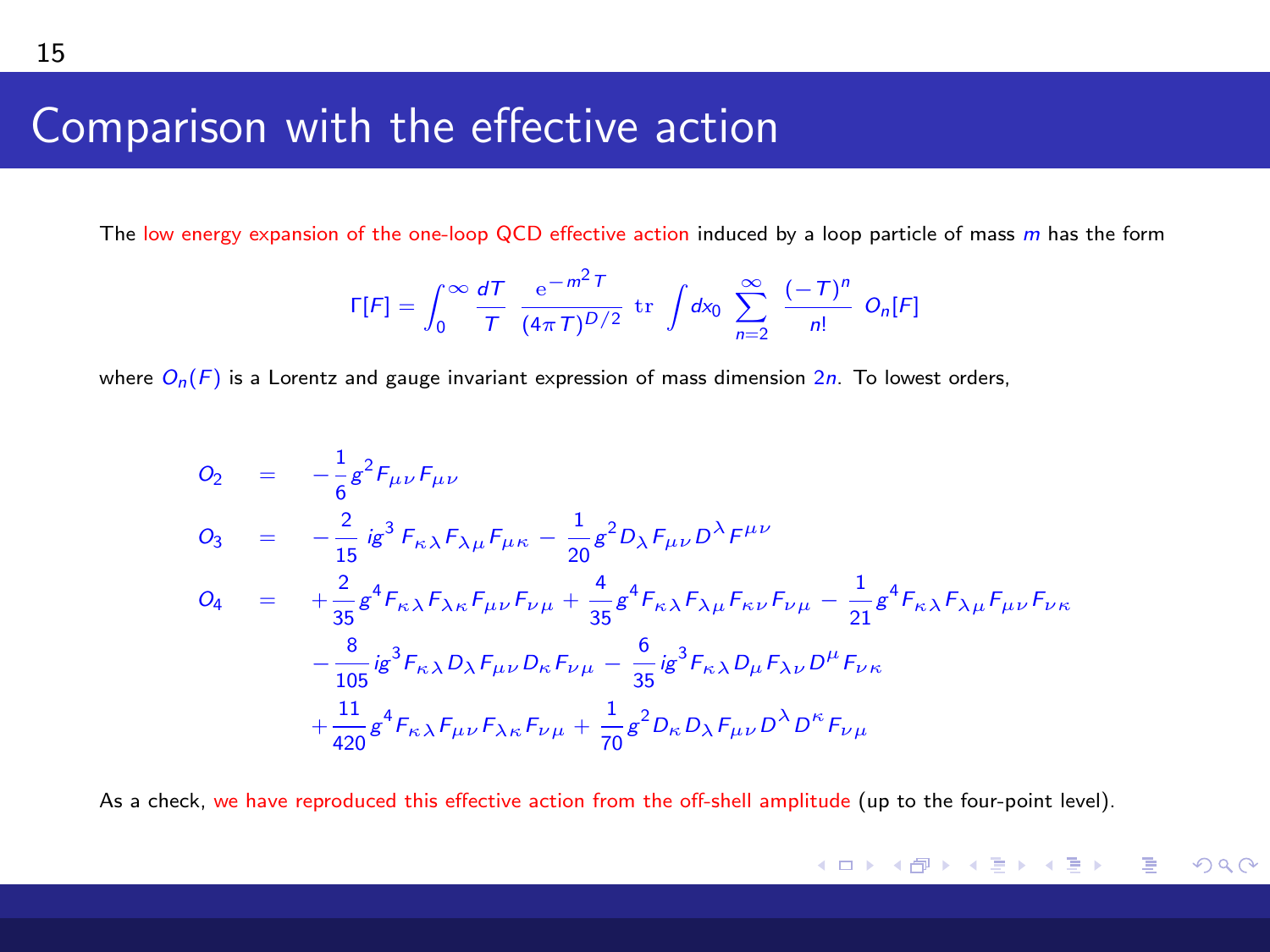#### Off-shell one-loop four-gluon vertex in  $\mathcal{N}=4$  SYM

In  $\mathcal{N} = 4$  SYM the one-loop two - and three - gluon amplitudes vanish because of the finiteness of the theory. The one-loop four-gluon vertex becomes extremely simple: all boundary terms cancel out, and the bulk term involves only the scalar box integral:

 $\Gamma^{a_1 a_2 a_3 a_4} = 4g^4 \text{tr} (\tau^{a_1} \tau^{a_2} \tau^{a_3} \tau^{a_4}) \tau_8 B(1234) + \text{non-cyclic permutations}$ 

Here  $B(1234)$  is the off-shell scalar box integral with momenta  $p_1, \ldots, p_4$ , and

$$
T_8 = \text{tr}(f_1 f_2 f_3 f_4) + \text{tr}(f_1 f_2 f_4 f_3) + \text{tr}(f_1 f_3 f_2 f_4)
$$
  

$$
-\frac{1}{4} \text{tr}(f_1 f_2) \text{tr}(f_3 f_4) - \frac{1}{4} \text{tr}(f_1 f_3) \text{tr}(f_2 f_4) - \frac{1}{4} \text{tr}(f_1 f_4) \text{tr}(f_2 f_3)
$$

The tensor  $\overline{T_0}$  is known from string theory.

メロメ メ御き メミメ メミメー  $\equiv$   $\Omega$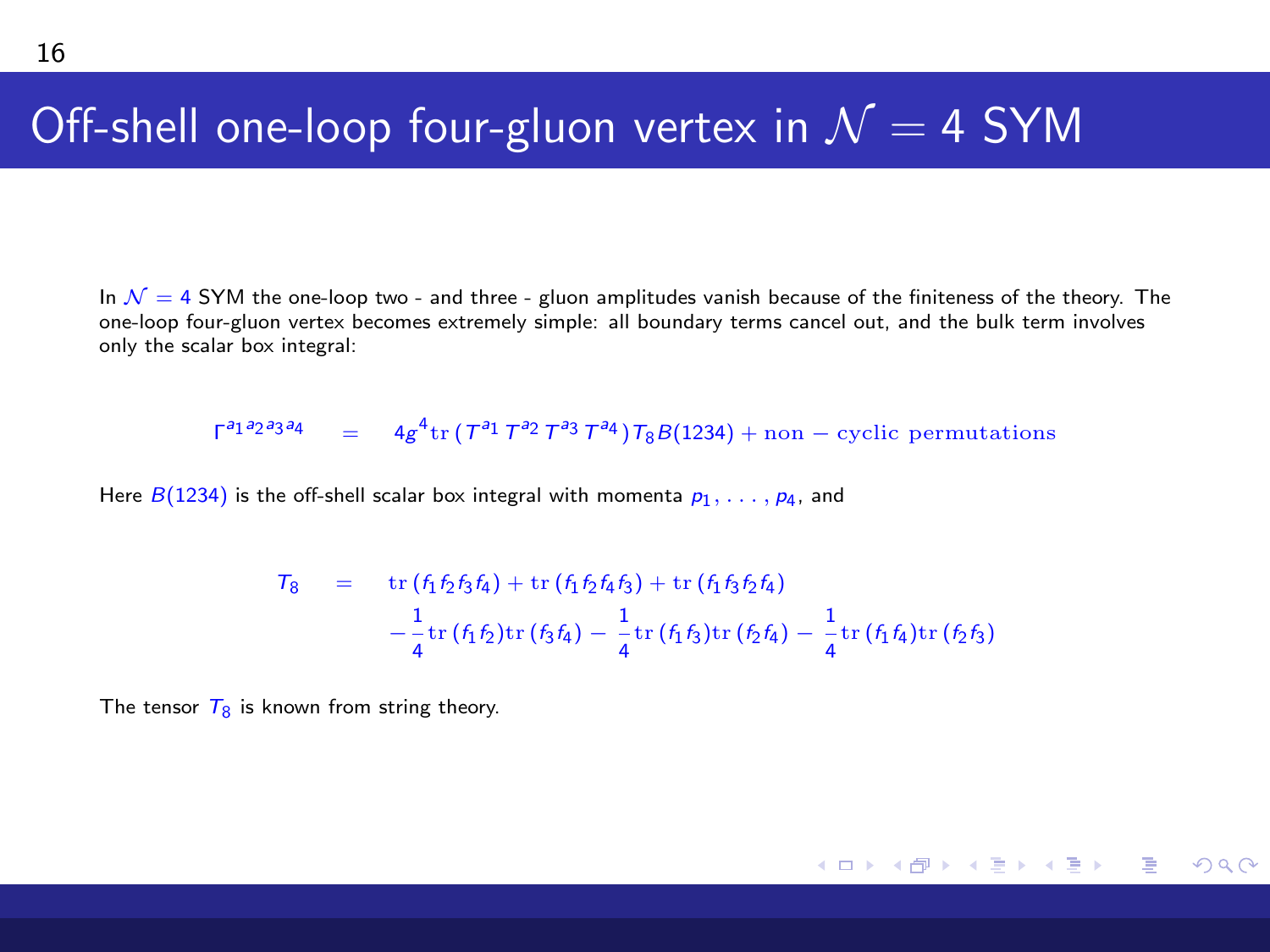## Summary and Outlook

- **The string-inspired formalism makes it possible to generate form factor decompositions of the**  $N$  **gluon** vertex without analyzing the Ward identities.
- At the one-loop level, the parameter integrals appearing in the form factors for the scalar, spinor and gluon loop cases are all obtained directly from the Bern-Kosower master formula.
- We have carried out this program explicitly for the three- and four-point cases.
- In particular, we have obtained a natural four-point generalization of the Ball-Chiu decomposition, and the corresponding one-loop parameter integrals for the scalar, spinor and gluon loop.

メロメ メ都 メメ きょ メモメ

Ε

<span id="page-16-0"></span> $\Omega$ 

- $\blacksquare$  Main limitation: cannot treat the gluon loop in more general gauges (yet).
- In the abelian case: only  $6$  instead of 14 tensors.